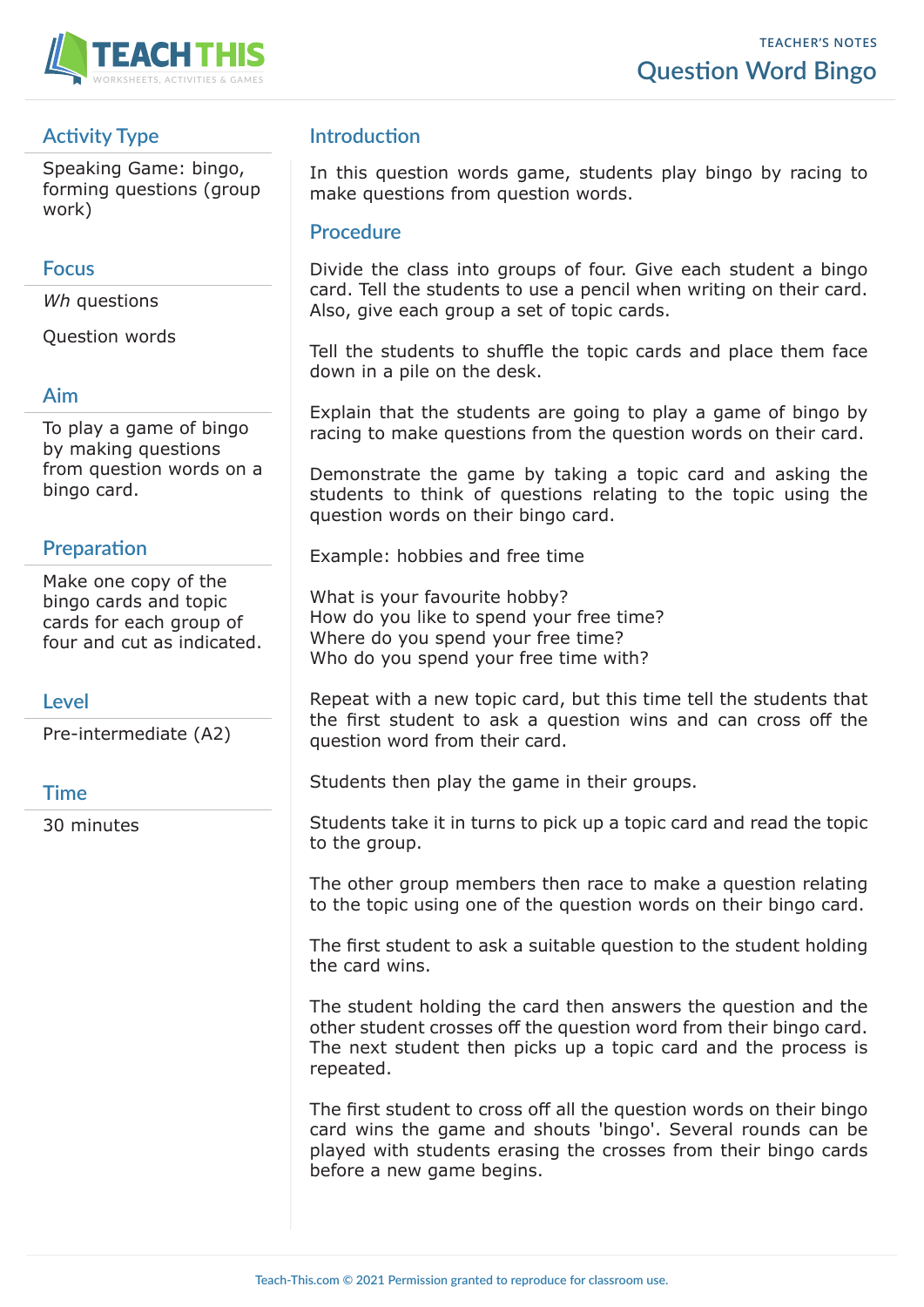

#### **Bingo cards**

| What?     | When?      | Where?    | Why?       |
|-----------|------------|-----------|------------|
| Who?      | Which?     | How?      | How much?  |
| How long? | How often? | How many? | What kind? |

| What?     | When?      | Where?    | Why?       |
|-----------|------------|-----------|------------|
| Who?      | Which?     | How?      | How much?  |
| How long? | How often? | How many? | What kind? |
|           |            |           |            |

| What?     | When?      | Where?    | Why?       |
|-----------|------------|-----------|------------|
| Who?      | Which?     | How?      | How much?  |
| How long? | How often? | How many? | What kind? |

---------------

 $x - - - - - - - - - -$ 

| What?     | When?      | Where?    | Why?       |
|-----------|------------|-----------|------------|
| Who?      | Which?     | How?      | How much?  |
| How long? | How often? | How many? | What kind? |